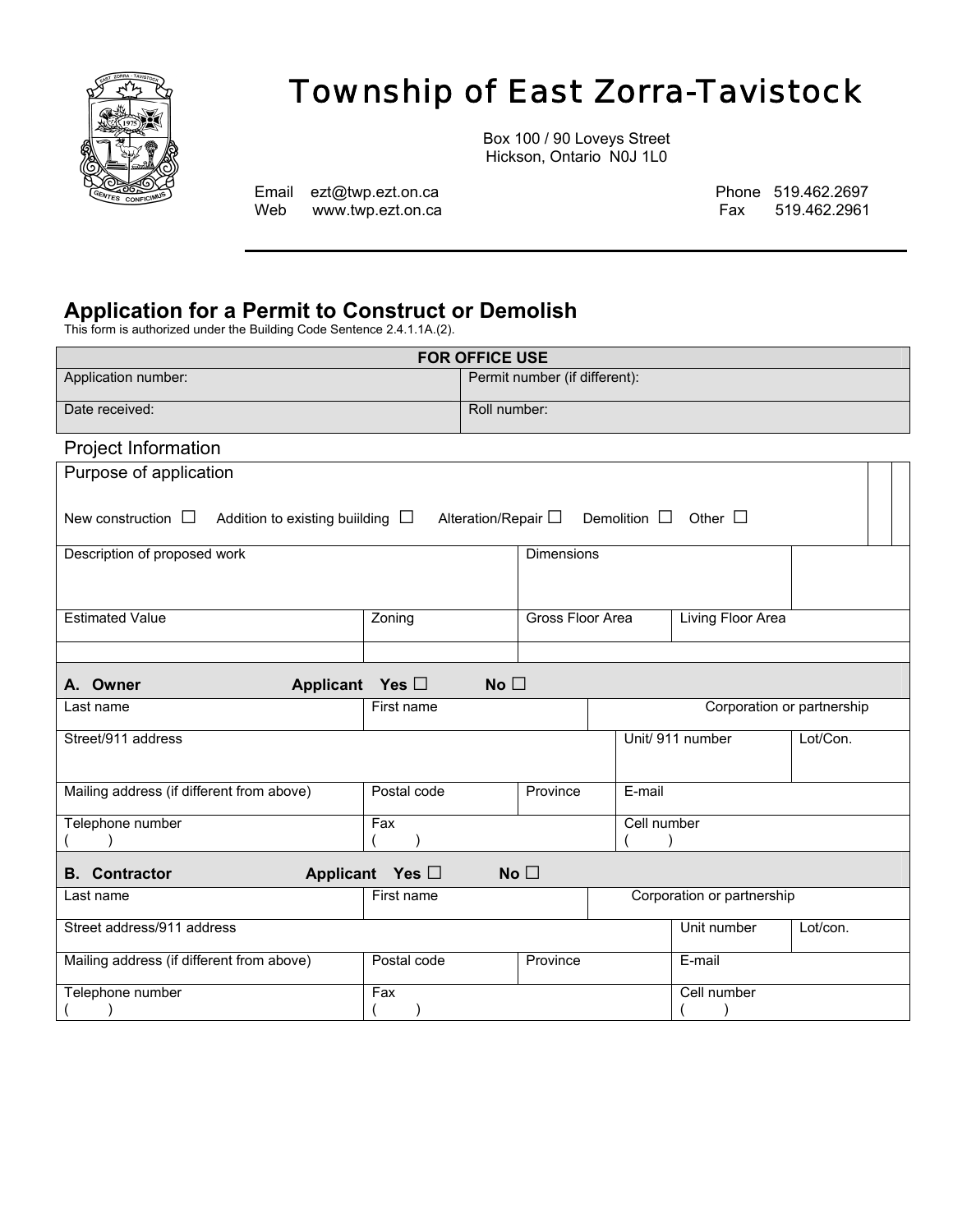|    | C. Ontario New Home Warranty Program (applicable only if new residential dwelling)                                                                                                                                                                                                                                                                                                                                 |   |               |   |    |
|----|--------------------------------------------------------------------------------------------------------------------------------------------------------------------------------------------------------------------------------------------------------------------------------------------------------------------------------------------------------------------------------------------------------------------|---|---------------|---|----|
|    | i. Is proposed construction for a new home as defined in the Ontario New Home Warranties Plan Act?<br>If no, go to section G.                                                                                                                                                                                                                                                                                      | ◻ | Yes           | ப | No |
|    | ii. Is registration required under the Ontario New Home Warranties Plan Act?                                                                                                                                                                                                                                                                                                                                       |   | Yes           |   | No |
|    | iii. If yes to (ii) provide registration number(s):                                                                                                                                                                                                                                                                                                                                                                |   |               |   |    |
|    | <b>D.</b> Attachments                                                                                                                                                                                                                                                                                                                                                                                              |   |               |   |    |
|    | ii. Refer to sections F through H for each individual who reviews and takes responsibility for design activities.<br>iii. Attach Schedule 2 where application is to construct on-site, install or repair a sewage system.<br>iv. Attach types and quantities of plans and specifications for the proposed construction or demolition that are prescribed by the Township of East<br>Zorra-Tavistock by-law #15-85. |   |               |   |    |
| Е. | <b>Declaration of applicant</b>                                                                                                                                                                                                                                                                                                                                                                                    |   |               |   |    |
|    | (print name)                                                                                                                                                                                                                                                                                                                                                                                                       |   | certify that: |   |    |
|    | The information contained in this application, attached schedules, attached plans and specifications, and other attached<br>1.<br>documentation is true to the best of my knowledge.<br>I have authority to bind the corporation or partnership (if applicable).<br>2.                                                                                                                                             |   |               |   |    |
|    | Date<br>Signature of applicant                                                                                                                                                                                                                                                                                                                                                                                     |   |               |   |    |

Personal information contained in this form and schedules is collected under the authority of subsection 8(1.1) of the *Building Code Act, 1992*, and will be used in the administration and enforcement of the *Building Code Act, 1992*. Questions about the collection of personal information may be addressed to:

a) The Chief Building Official of the Township of East Zorra-Tavistock, or,

b) The inspector having the powers and duties of a chief building official in relation to sewage systems or plumbing for The Township of East Zorra-Tavistock, or,

c) Director, Building and Development Branch, Ministry of Municipal Affairs and Housing 777 Bay St., 2nd Floor. Toronto, M5G 2E5 (416) 585-6666.

# *BUILDING FEES*

| <b>Building</b>      |               |
|----------------------|---------------|
| Occupancy            | $\mathcal{S}$ |
| Plumbing             | $\mathcal{S}$ |
| Deposits             | $\mathcal{S}$ |
| Dev. Charge          | \$            |
| Other $(911, etc)$ s |               |
|                      |               |

| CAL.<br>IUIAL |  |
|---------------|--|
|---------------|--|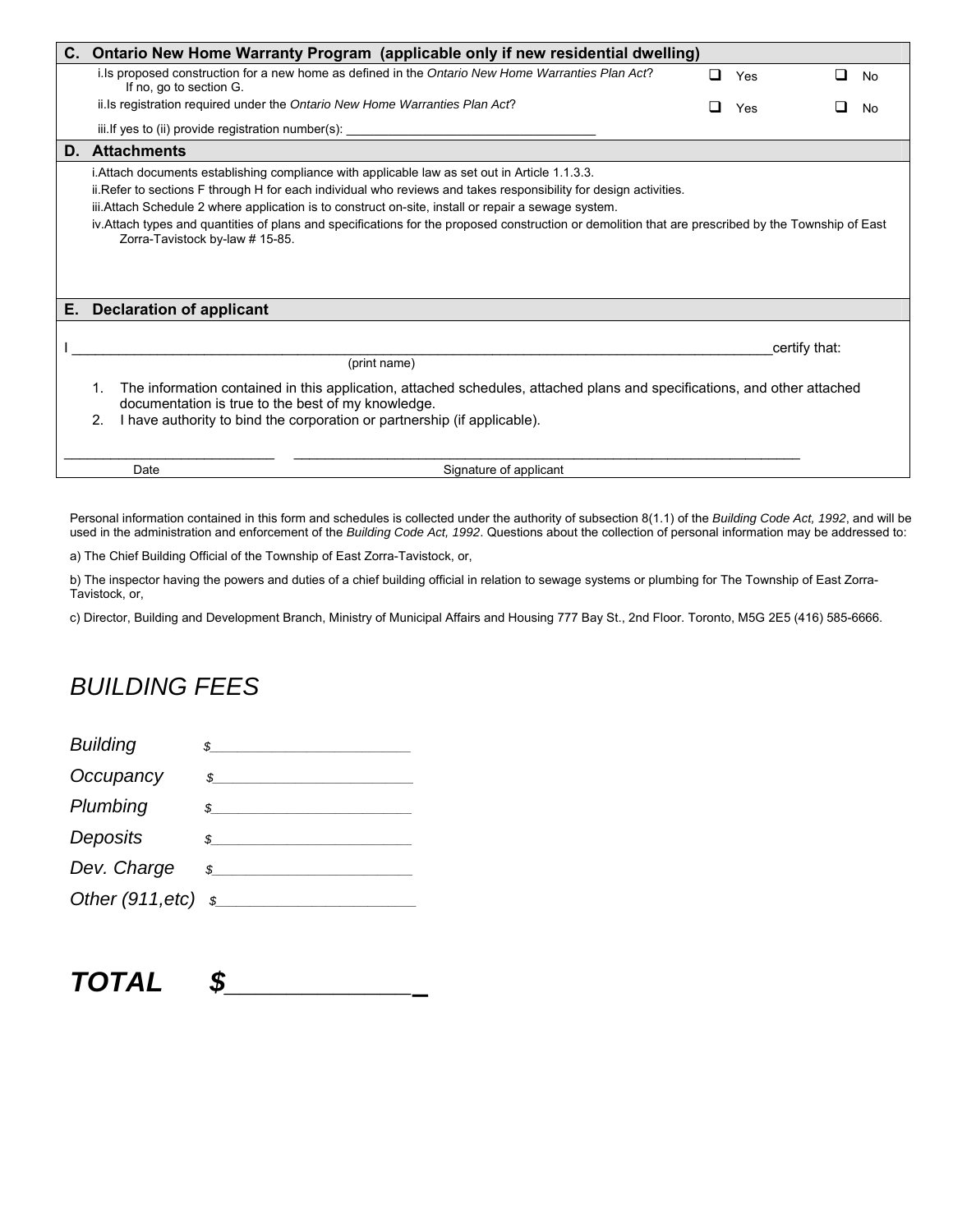#### **THIS FORM MUST BE COMPLETED**

Contractors must fill out the Sections F,G,H

If owner is contractor check off the 3<sup>rd</sup> box in Section H

| F. Individual who reviews and takes responsibility for design activities                                                                   |                                                                                                                                                                                                                                                                                            |                  |                                                                                                                                                                                                                                                                                                                                            |                                                                                                                              |          |  |
|--------------------------------------------------------------------------------------------------------------------------------------------|--------------------------------------------------------------------------------------------------------------------------------------------------------------------------------------------------------------------------------------------------------------------------------------------|------------------|--------------------------------------------------------------------------------------------------------------------------------------------------------------------------------------------------------------------------------------------------------------------------------------------------------------------------------------------|------------------------------------------------------------------------------------------------------------------------------|----------|--|
| Name                                                                                                                                       |                                                                                                                                                                                                                                                                                            |                  | Firm                                                                                                                                                                                                                                                                                                                                       |                                                                                                                              |          |  |
| Street address                                                                                                                             |                                                                                                                                                                                                                                                                                            |                  |                                                                                                                                                                                                                                                                                                                                            | Unit no.                                                                                                                     | Lot/Con. |  |
| Municipality                                                                                                                               |                                                                                                                                                                                                                                                                                            | Postal code      | Province                                                                                                                                                                                                                                                                                                                                   | $E$ -mail                                                                                                                    |          |  |
| Telephone number                                                                                                                           |                                                                                                                                                                                                                                                                                            | Fax number       |                                                                                                                                                                                                                                                                                                                                            | Cell number                                                                                                                  |          |  |
|                                                                                                                                            |                                                                                                                                                                                                                                                                                            |                  | G. Design activities undertaken by individual identified in Section B. [Building Code Table 2.20.2.1]                                                                                                                                                                                                                                      |                                                                                                                              |          |  |
| House<br>□<br>$\Box$<br><b>Small Buildings</b><br>Large Buildings<br>❏<br>❏.<br><b>Complex Buildings</b><br>Description of designer's work |                                                                                                                                                                                                                                                                                            | ◻<br>❏<br>❏<br>□ | HVAC - House<br><b>Building Services</b><br>Detection, Lighting and Power<br>Fire Protection                                                                                                                                                                                                                                               | <b>Building Structural</b><br>□<br>$\Box$ Plumbing - House<br>$\Box$ Plumbing - All Buildings<br>On-site Sewage Systems<br>❏ |          |  |
| H. Declaration of Designer                                                                                                                 |                                                                                                                                                                                                                                                                                            |                  |                                                                                                                                                                                                                                                                                                                                            |                                                                                                                              |          |  |
|                                                                                                                                            |                                                                                                                                                                                                                                                                                            |                  |                                                                                                                                                                                                                                                                                                                                            | declare that (choose one as appropriate):                                                                                    |          |  |
| Firm BCIN:<br>Q                                                                                                                            | (print name)<br>Individual BCIN: View Contract of the Contract of the Contract of the Contract of the Contract of the Contract of the Contract of the Contract of the Contract of the Contract of the Contract of the Contract of the Contract                                             |                  | I review and take responsibility for the design work on behalf of a firm registered under subsection 2.17.4. of the<br>Building Code. I am qualified, and the firm is registered, in the appropriate classes/categories.<br>I review and take responsibility for the design work and am qualified in the appropriate category as an "other |                                                                                                                              |          |  |
|                                                                                                                                            | designer" under subsection 2.17.5. of the Building Code.<br>Individual BCIN: Analysis of the Contract of the Contract of the Contract of the Contract of the Contract of the Contract of the Contract of the Contract of the Contract of the Contract of the Contract of the Contract of t |                  |                                                                                                                                                                                                                                                                                                                                            |                                                                                                                              |          |  |
| o.                                                                                                                                         |                                                                                                                                                                                                                                                                                            |                  | The design work is exempt from the registration and qualification requirements of the Building Code.<br>Basis for exemption from registration and qualification:                                                                                                                                                                           |                                                                                                                              |          |  |
| I certify that:                                                                                                                            |                                                                                                                                                                                                                                                                                            |                  |                                                                                                                                                                                                                                                                                                                                            |                                                                                                                              |          |  |
| 1.<br>2.                                                                                                                                   |                                                                                                                                                                                                                                                                                            |                  | The information contained in this schedule is true to the best of my knowledge.<br>I have authority to bind the corporation or partnership (if applicable).                                                                                                                                                                                |                                                                                                                              |          |  |
| Date                                                                                                                                       |                                                                                                                                                                                                                                                                                            |                  | Signature of Designer (or owner if applicable)                                                                                                                                                                                                                                                                                             |                                                                                                                              |          |  |
| exempt from qualification under Subsections 2.17.4. and 2.17.5.<br>NOTE:                                                                   |                                                                                                                                                                                                                                                                                            |                  | *For the purposes of this form, "individual" means the "person" referred to in Clause 2.17.4.7.(1)(d), Article 2.17.5.1. and all other persons who are                                                                                                                                                                                     |                                                                                                                              |          |  |

1. Firm and Individual BCIN numbers are not required for building permit applications submitted prior to January 1, 2006.

2. Schedule 1 does not need to be completed by architects, or holders of a Certificate of Practice or a Temporary License under the *Architects Act.*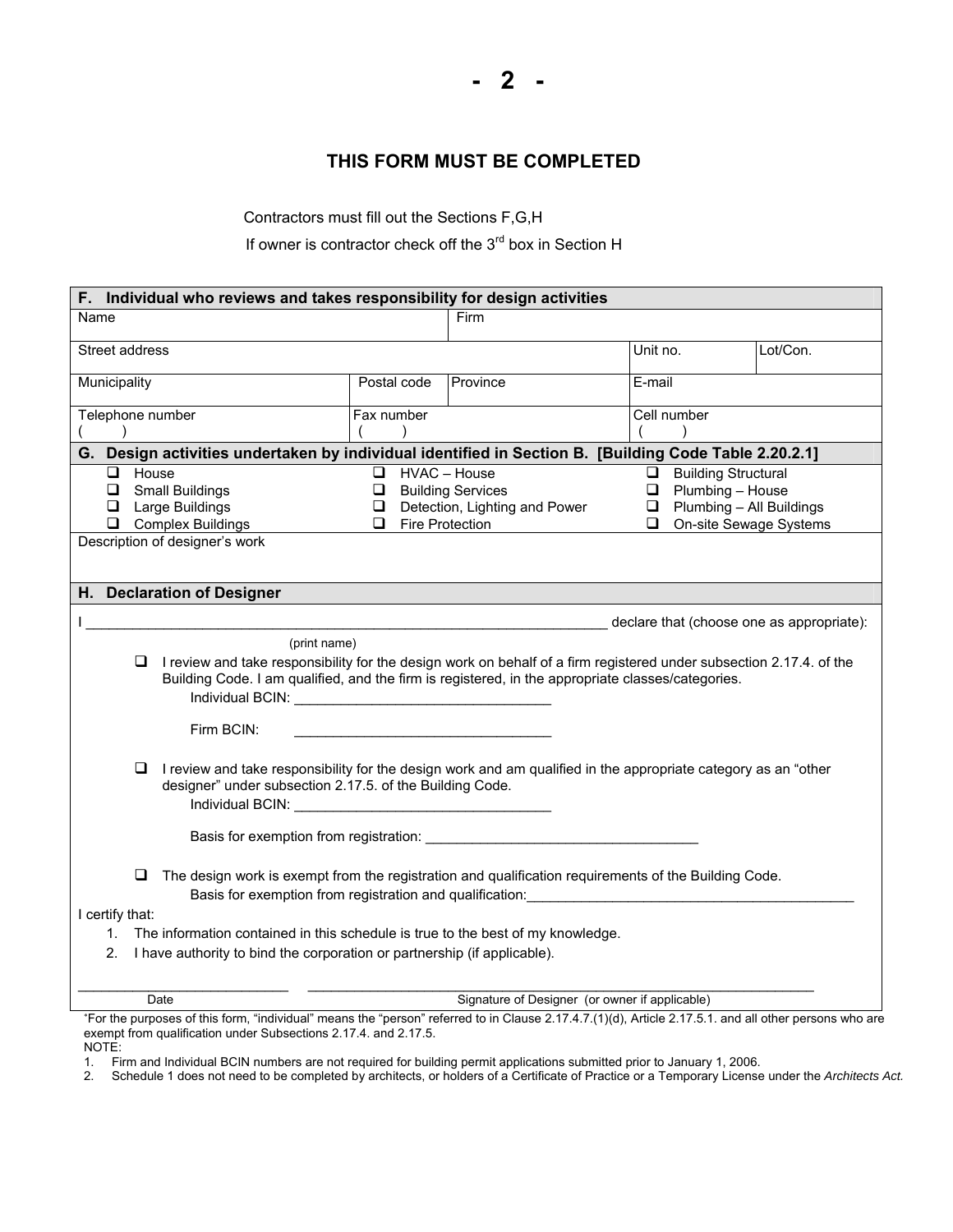#### **Schedule "A" to By-law #2009-18**

#### **APPLICATION TO PERMIT AN OUTDOOR SOLID FUEL COMBUSTION APPLIANCE**

This form must be completed in addition to the "Application for a Permit to Construct or Demolish" Form. Attach this form and related information to the "Application for a Permit to Construct or Demolish" Form.

#### **Appliance Contractor/Installer**

| Name: Name:                                                                                                    |  |  |  |  |  |
|----------------------------------------------------------------------------------------------------------------|--|--|--|--|--|
|                                                                                                                |  |  |  |  |  |
|                                                                                                                |  |  |  |  |  |
| <b>Property/Planning Information</b>                                                                           |  |  |  |  |  |
| Settlement/Rural Cluster Area: 2008 2010 2020 2021 2021 2022 2023 2024 2022 2023 2024 2022 2023 2024 2022 2023 |  |  |  |  |  |
|                                                                                                                |  |  |  |  |  |
|                                                                                                                |  |  |  |  |  |
|                                                                                                                |  |  |  |  |  |
| <b>Proposed Appliance Installation Information</b>                                                             |  |  |  |  |  |
| Dimensions of Proposed Appliance:                                                                              |  |  |  |  |  |
| Length ________ Width ________ Height ________ Area ____________                                               |  |  |  |  |  |
| Number of Appliances to be Installed: __________                                                               |  |  |  |  |  |
| Use of Proposed Structure:                                                                                     |  |  |  |  |  |
| $\Box$ Agricultural $\Box$ Commercial $\Box$ Industrial $\Box$ Residential $\Box$ Other                        |  |  |  |  |  |
| Setbacks From Proposed Appliance to Lot Lines (Viewed from Road)                                               |  |  |  |  |  |
|                                                                                                                |  |  |  |  |  |
|                                                                                                                |  |  |  |  |  |
|                                                                                                                |  |  |  |  |  |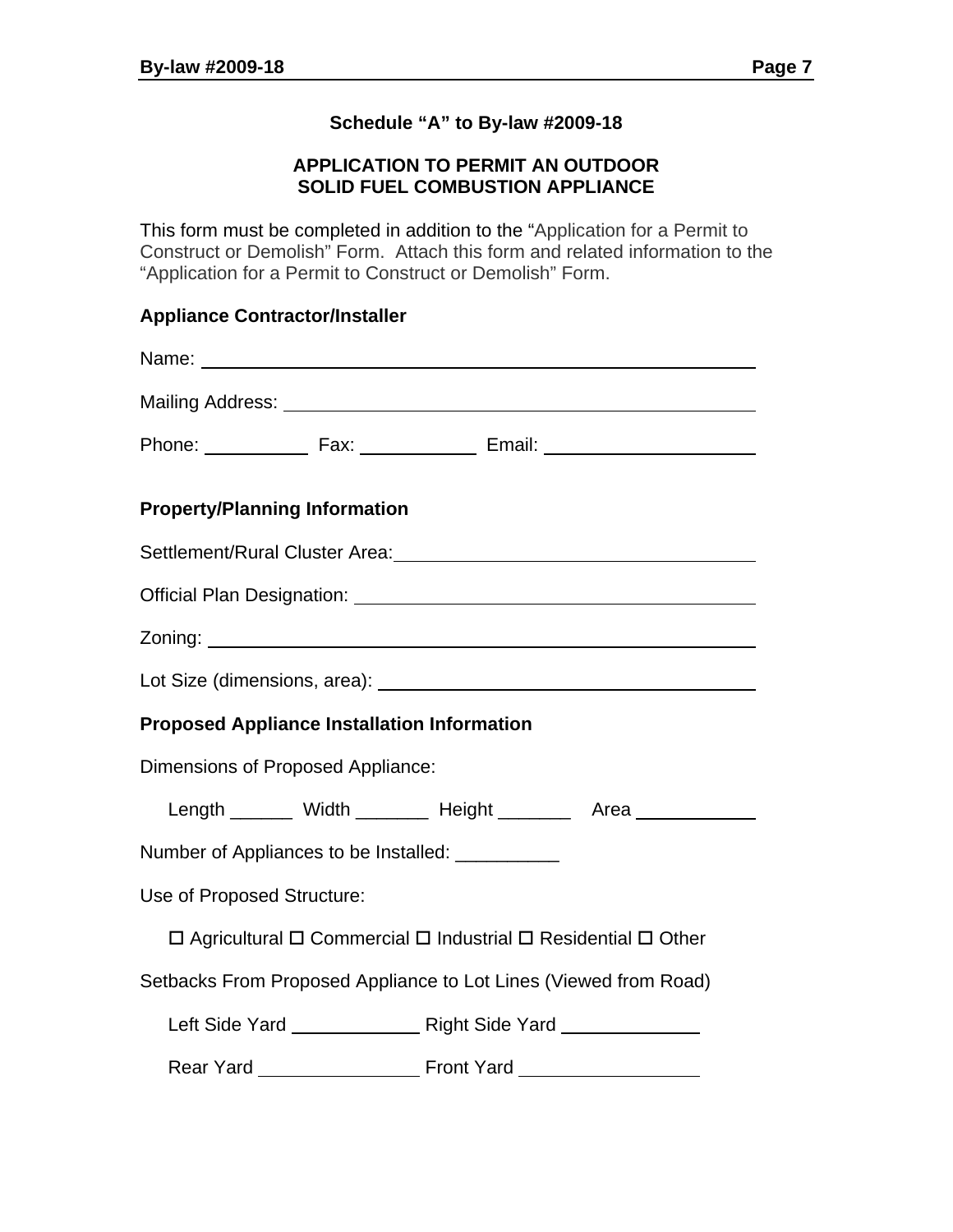Distance From Proposed Appliance to Other Structures on the Property

| <b>Structure</b>                                                                   | <b>Distance</b>                                                                      |
|------------------------------------------------------------------------------------|--------------------------------------------------------------------------------------|
|                                                                                    |                                                                                      |
|                                                                                    |                                                                                      |
| Distance to nearest neighbouring property restriction (select applicable<br>item): |                                                                                      |
|                                                                                    |                                                                                      |
|                                                                                    |                                                                                      |
|                                                                                    |                                                                                      |
|                                                                                    | Commercial, Industrial, Institutional, Agri-Business Building: University Management |
|                                                                                    |                                                                                      |
|                                                                                    |                                                                                      |
| <b>Manufacturer Information:</b>                                                   |                                                                                      |
|                                                                                    |                                                                                      |
|                                                                                    |                                                                                      |
| Attach a copy of the manufacturer's installation instructions.                     |                                                                                      |
|                                                                                    |                                                                                      |

#### **Ground Cover:**

Describe the ground cover which will extend at least 3 m (10 ft) around the appliance:

**\*NOTE:** Applicants are required to submit a site sketch showing all applicable setbacks and distances to other buildings on the site. It is recommended that applicants determine the setback from the nearest neighbour, neighbouring properties and settlement areas. This information can be determined by using the County of Oxford – Online Interactive Maps available at:

http://maps.county.oxford.on.ca/landplan/